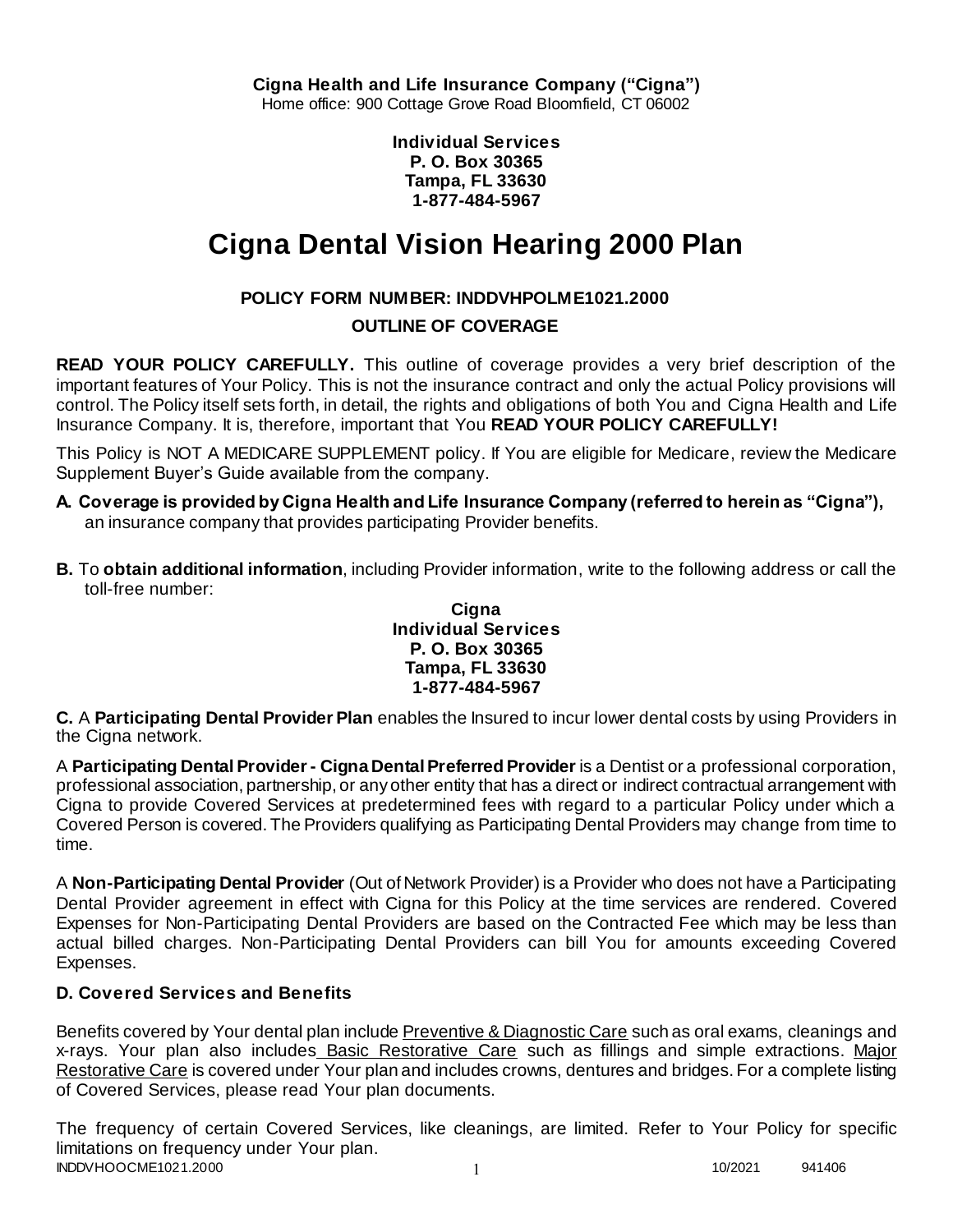### **Benefit Schedule**

The benefits outlined in the table below show the payment percentages for Covered Expenses **AFTER** any applicable Deductibles have been satisfied unless otherwise stated.

# **CIGNA DENTAL, VISION, AND HEARING INSURANCE** *The Schedule*

#### **For You and Your Dependents**

#### **The Schedule – Dental Benefits**

If You select a Participating Dental Provider, Your cost will be less than if You select a Non-Participating Dental Provider.

#### **Emergency Services**

The Benefit Percentage payable for Emergency Services charges made by a Non-Participating Dental Provider is the same Benefit Percentage as for Participating Dental Provider Charges. Dental Emergency services are required immediately to either alleviate pain or to treat the sudden onset of an acute dental condition. These are usually minor procedures performed in response to serious symptoms, which temporarily relieve significant pain, but do not effect a definitive cure, and which, if not rendered, will likely result in a more serious dental or medical complication.

#### **Dental Deductibles**

Dental Deductibles are expenses to be paid by You or Your Dependent. Dental Deductibles are in addition to any Coinsurance. Once the Dental Deductible maximum in The Schedule has been reached, You and Your family need not satisfy any further dental deductible for the rest of that year. Non-covered dental expenses are not applied to the Dental Deductible.

### **Participating Dental Provider Payment**

Participating Dental Provider services are paid based on the Contracted Fee agreed upon by the Provider and Cigna.

#### **Non-Participating Dental Provider Payment**

Non-Participating Dental Provider services are paid based on the Contracted Fee.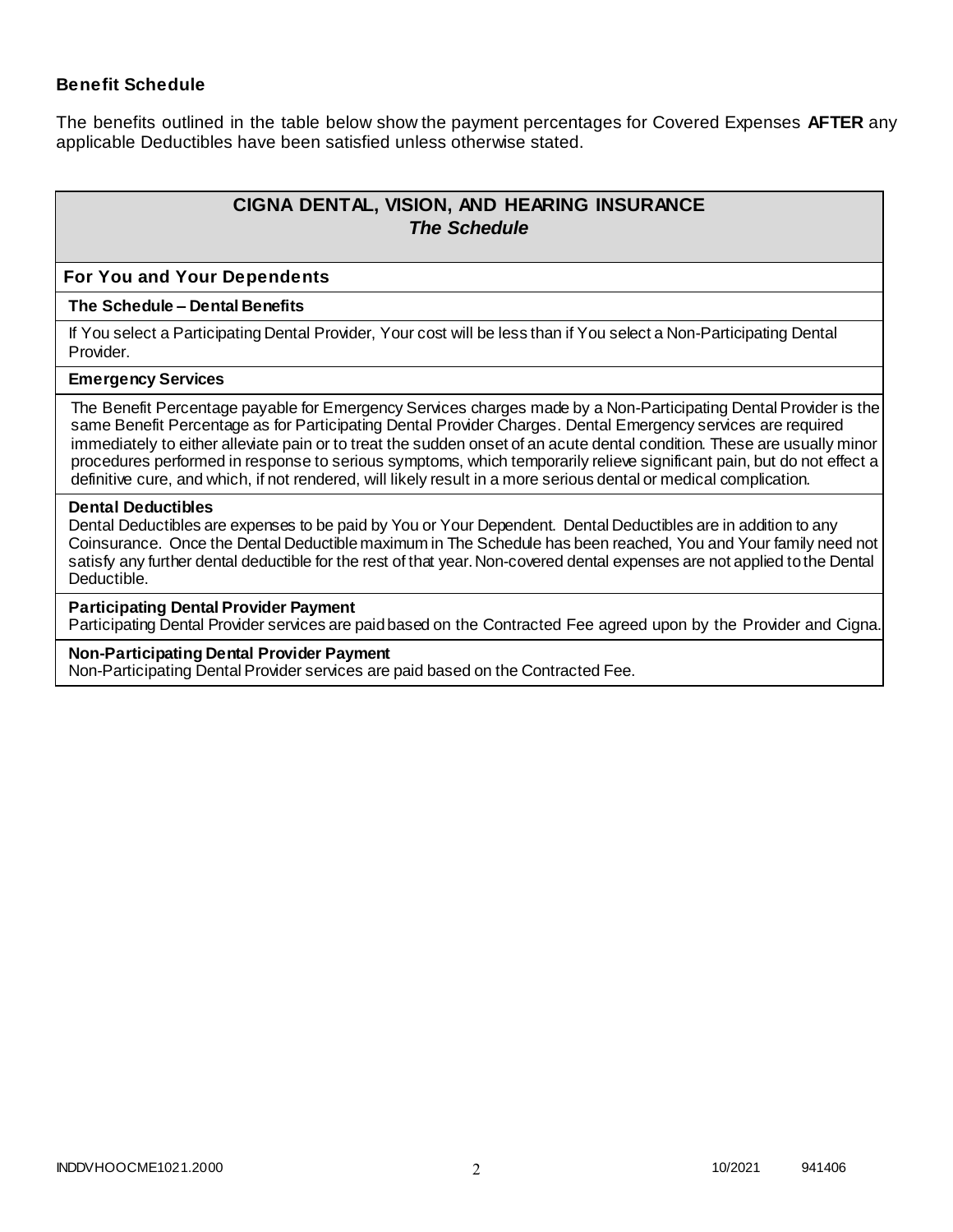| DENTAL BENEFIT HIGHLIGHTS                                                                                                                                                                                                                                                        |                                                  |
|----------------------------------------------------------------------------------------------------------------------------------------------------------------------------------------------------------------------------------------------------------------------------------|--------------------------------------------------|
| Classes I, II, III<br><b>Calendar Year Maximum</b>                                                                                                                                                                                                                               | \$1,500 per person                               |
| <b>Calendar Year Dental Deductible</b><br>Individual                                                                                                                                                                                                                             | \$100 per person<br>Not Applicable to Class I    |
| <b>Class I</b>                                                                                                                                                                                                                                                                   | The Percentage of Covered Expenses the Plan Pays |
| Preventive Care<br>Oral Exams<br>Routine Cleanings<br>Routine X-rays<br>Non-Routine X-rays<br><b>Fluoride Application</b><br><b>Sealants</b><br>Space Maintainers (non-orthodontic)<br>Emergency Care to Relieve Pain                                                            | 100%                                             |
| <b>Class II</b>                                                                                                                                                                                                                                                                  | The Percentage of Covered Expenses the Plan Pays |
| <b>Basic Restorative</b><br>Fillings<br>Surgical Extraction of Impacted Teeth<br>Oral Surgery, Simple Extractions<br>Relines, Rebases, and Adjustments<br>Repairs - Bridges, Crowns, and Inlays<br>Repairs - Dentures                                                            | 70% after dental deductible                      |
| <b>Class III</b>                                                                                                                                                                                                                                                                 | The Percentage of Covered Expenses the Plan Pays |
| <b>Major Restorative</b><br>Crowns / Inlays / Onlays<br>Root Canal Therapy / Endodontics<br><b>Minor Periodontics</b><br><b>Major Periodontics</b><br>Oral Surgery, All Except Simple Extractions<br>Prosthesis Over Implant<br>Anesthetics<br><b>Dentures</b><br><b>Bridges</b> | 50% after dental deductible                      |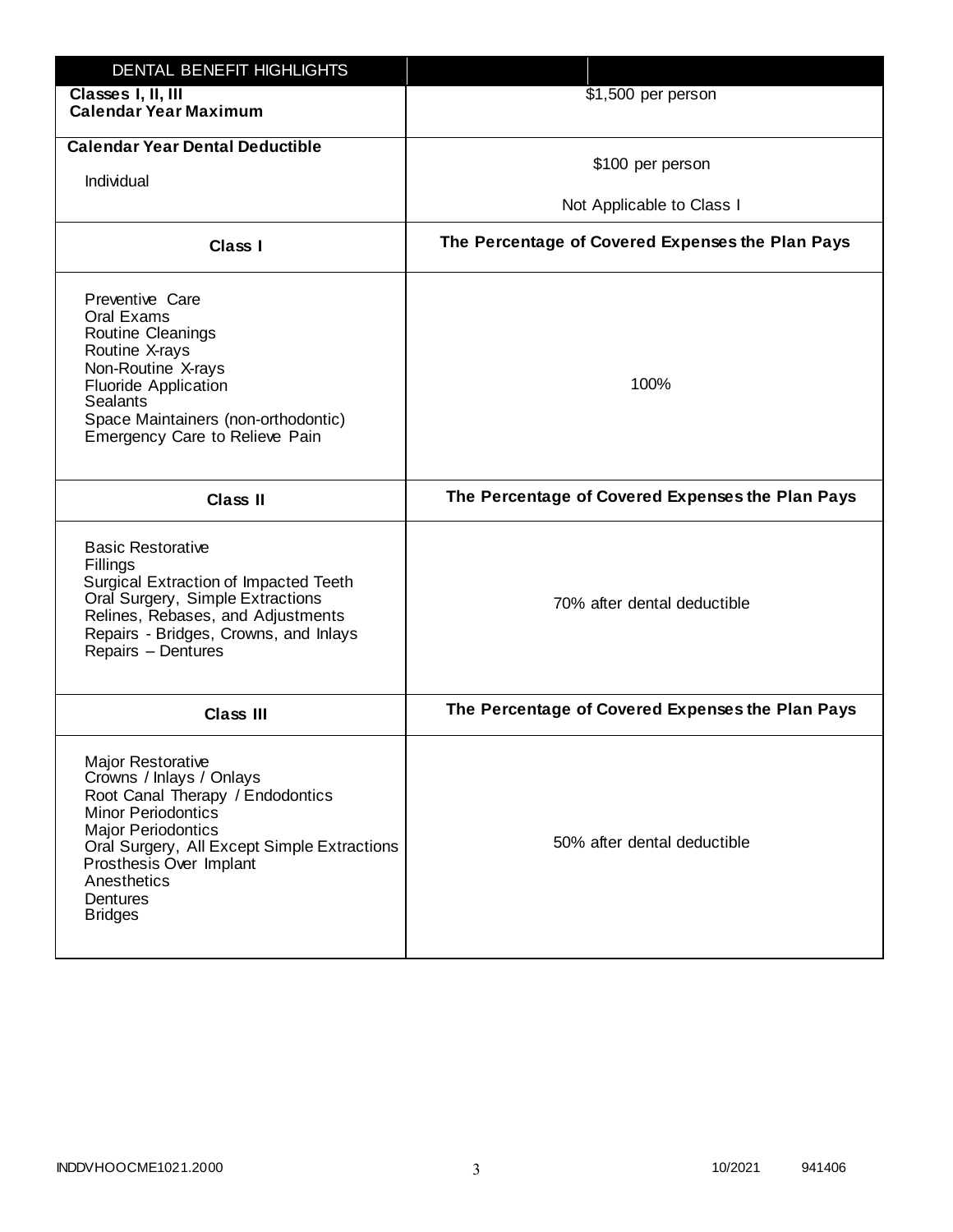| The Schedule - Vision Benefits                                                                  |                                                                                         |
|-------------------------------------------------------------------------------------------------|-----------------------------------------------------------------------------------------|
| VISION BENEFIT HIGHLIGHTS                                                                       |                                                                                         |
| Eye Examinations, including refraction                                                          | The plan pays 50% of expenses, not to exceed a \$75 calendar<br>year maximum per person |
| Materials (corrective eyeglasses or contact<br>lenses, including fittings and follow-up visits) | \$200 calendar year maximum per person                                                  |

| The Schedule - Hearing Benefits                             |                                        |
|-------------------------------------------------------------|----------------------------------------|
| <b>HEARING BENEFIT HIGHLIGHTS</b>                           |                                        |
| <b>Hearing Examinations</b>                                 | \$50 calendar year maximum per person  |
| Materials (Hearing Aids, including fittings<br>and repairs) | \$500 calendar year maximum per person |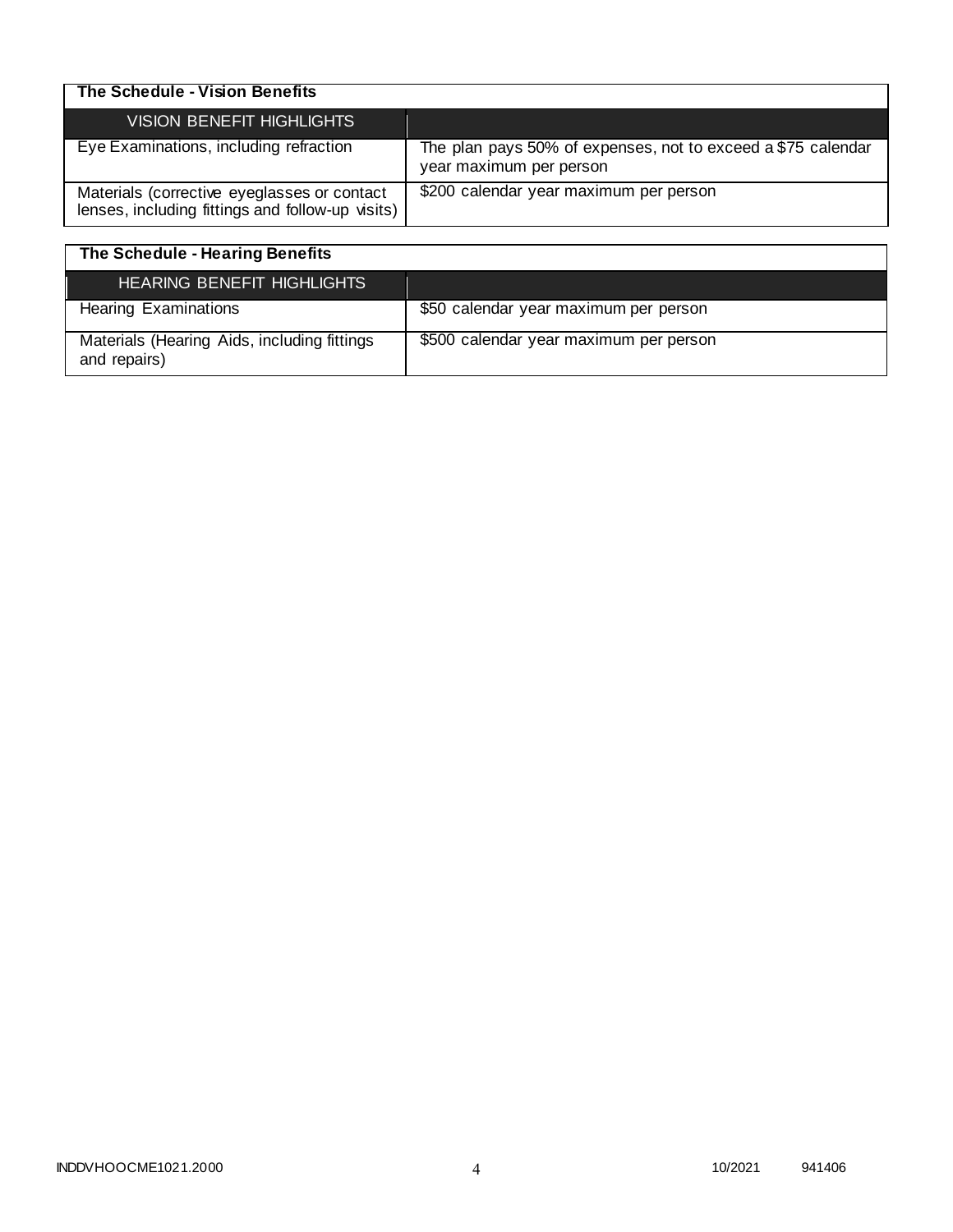# **Waiting Periods**

A Covered Person may access their dental, vision, and hearing benefit insurance once he or she has satisfied the following waiting periods:

- There is no waiting period for Class I or II dental benefits or for vision and hearing benefits.
- For Covered Persons age 19 and older, after 12 consecutive months of coverage under this Policy or a prior dental plan, dental benefits will increase to include the list of Class III procedures.

Waiting periods are waived for Covered Persons under age 19.

### **Missing Teeth Limitation**

There is no payment for replacement of teeth that are missing when a person first becomes insured. This payment limitation no longer applies after 24 months of continuous coverage.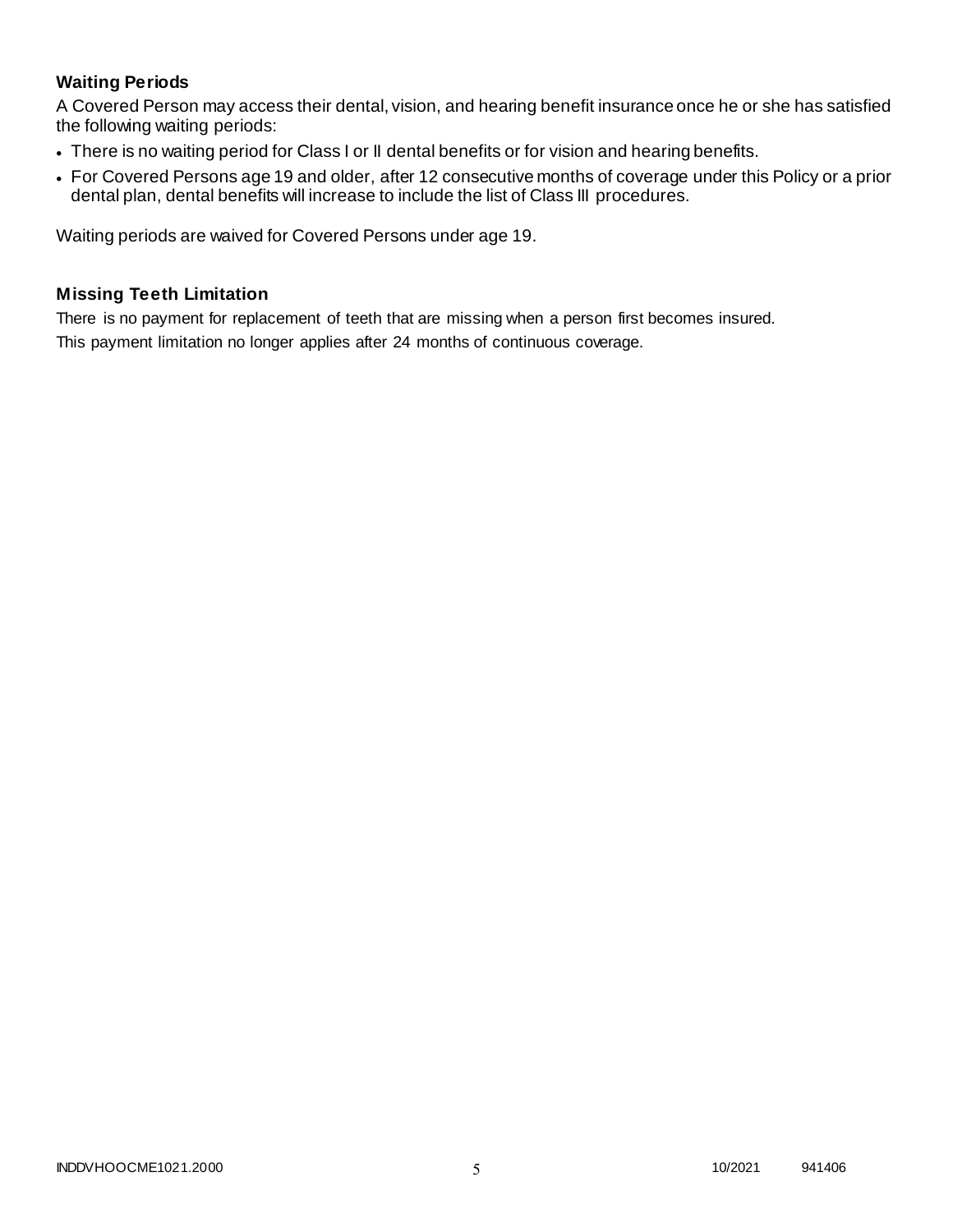# **E. Insured's Financial Responsibility**

The Insured is responsible for paying the monthly or quarterly premium on a timely basis. The Insured is also responsible to pay Providers for charges that are applied to the Deductibles, Coinsurance, and any amounts charged by Non-Participating Dental Providers in excess of the Contracted Fee. In addition, any charges for Medically Necessary and/or Dentally Necessary items that are excluded under the Policy are the responsibility of the Insured.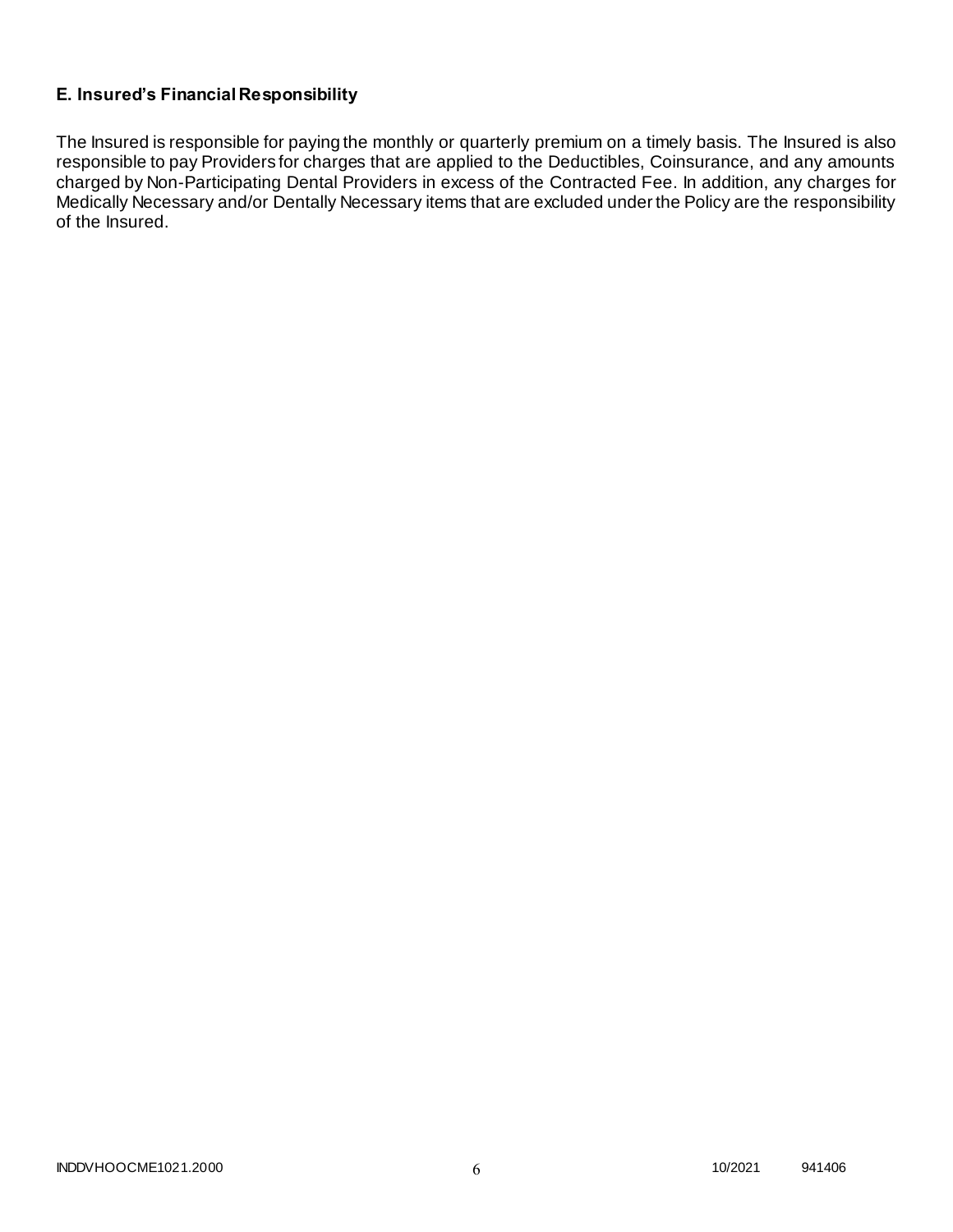# **F. Exclusions and Limitations: What Is Not Covered By This Policy**

# **Expenses Not Covered**

Covered Expenses will not include, and no payment will be made for:

- procedures which are not included in the list of Covered Dental Services, Covered Vision Services, or Covered Hearing Services;
- cone beam imaging;
- instruction for plaque control, oral hygiene and diet;
- core build-ups;
- veneers;
- precious or semi-precious metals for crowns, bridges and abutments;
- restoration of teeth which have been damaged by erosion, attrition or abrasion;
- bite registrations; precision or semi-precision attachments; or splinting;
- implants or implant related services;
- orthodontic treatment, except for the treatment of cleft lip and cleft palate;
- general anesthesia or intravenous sedation, when used for the purposes of anxiety control or patient management is not covered; may be considered only when medically or dentally necessary and when in conjunction with covered complex oral surgery;
- athletic mouth guards;
- services performed solely for cosmetic reasons;
- personalization or decoration of any dental device or dental work;
- replacement of an appliance per benefit guidelines;
- services that are medical in nature:
- services and supplies received from a hospital;
- prescription drugs;
- plano lenses:
- VDT (video display terminal)/computer eyeglass benefit;
- medical or surgical treatment of the eyes;
- any type of corrective vision surgery, including LASIK surgery, radial ketatonomy (RK), automated lamellar keratoplasty (ALK), or conductive keratoplasty (CK);
- Orthoptic or vision training and any associated supplemental testing;
- any eye examination, or any corrective eyewear, required by an employer as a condition of employment;
- safety eyewear;
- sub-normal vision aids or non-prescription lenses;
- Magnification or low vision aids not shown as covered in the Schedule of Vision Coverage;
- Assistive Listening Devices (ALDs);
- medical and/or surgical treatment of the internal or external structures of the ear, including but not limited to Cochlear implants;
- Hearing Aids not prescribed by a Licensed Hearing Care Professional;
- ear protective devices or plugs;
- Hearing Aids maintenance/service contracts, ear molds and other miscellaneous repairs;
- Hearing Aids purchased online or over the counter (OTC); or
- Disposable Hearing Aids.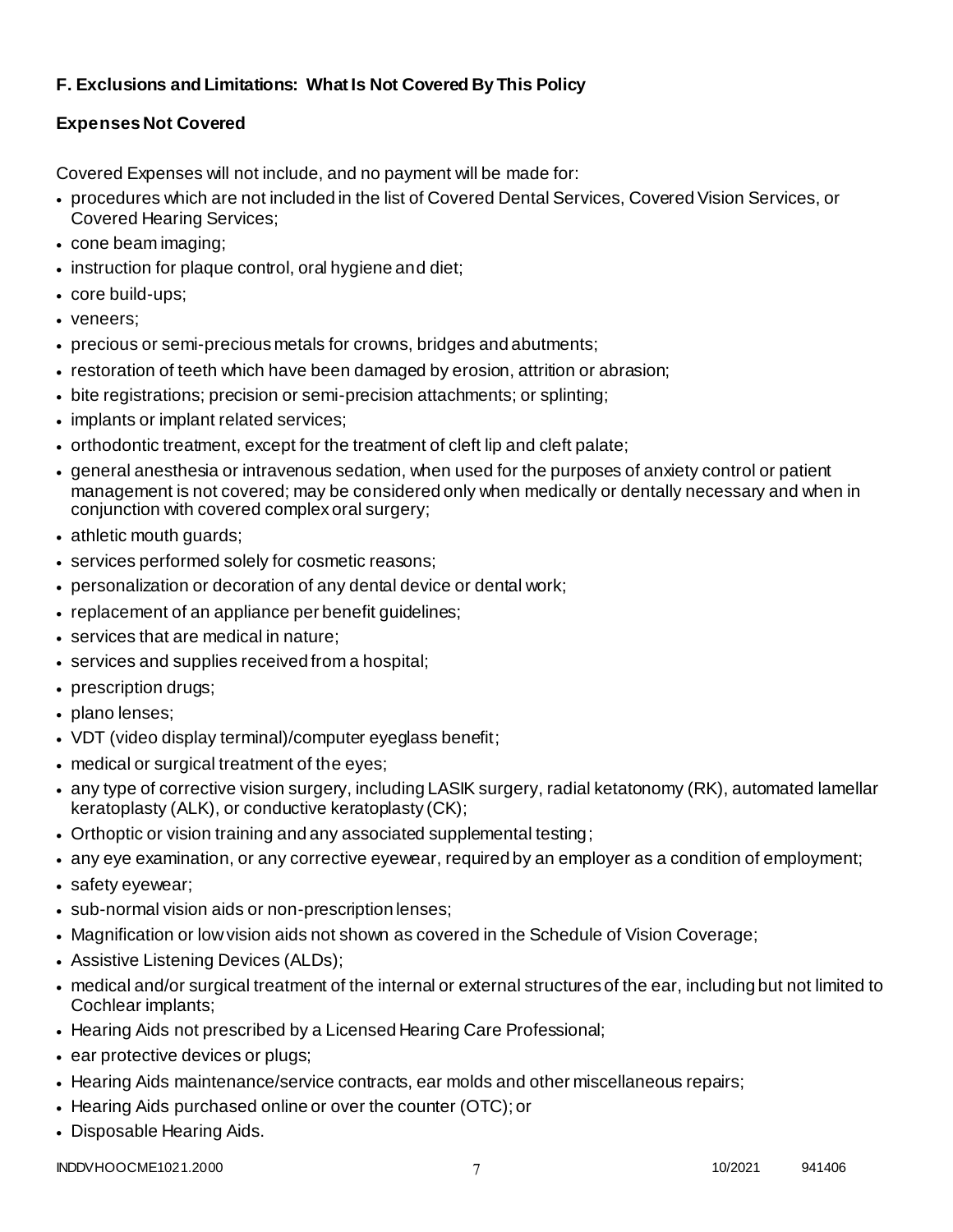# **General Limitations**

No payment will be made for expenses incurred for You or any one of Your Dependents:

- For services not specifically listed as Covered Services in this Policy;
- For services or supplies that are not Medically Necessary;
- For services received before the Effective Date of coverage;
- For services received after coverage under this Policy ends;
- For services for which You have no legal obligation to pay or for which no charge would be made if You did not have insurance coverage;
- For Professional services or supplies received or purchased directly or on Your behalf by anyone, including a Provider, from any of the following:
	- **Yourself or Your employer;**
	- a person who lives in the Covered Person's home, or that person's employer;
	- a person who is related to the Covered Person by blood, marriage or adoption, or that person's employer.
- for or in connection with an Injury arising out of, or in the course of, any employment for wage or profit;
- for or in connection with a Sickness which is covered under any workers' compensation or similar law;
- for charges made by a Hospital owned or operated by or which provides care or performs services for, the United States Government, if such charges are directly related to a condition which occurred while serving in the military or an associated auxiliary unit;
- services or supplies received due to an act of war, declared or undeclared while serving in the military or an associated auxiliary unit (if coverage is suspended for an Insured during military service, upon receipt of written request, We will provide a refund of premium on a pro rata basis; additionally, We will resume the Insured's coverage without penalty within 30 days of the end of military service upon receipt of written request);
- to the extent that payment is unlawful where the person resides when the expenses are incurred;
- for charges which the person is not legally required to pay;
- for charges which would not have been made if the person had no insurance;
- to the extent that billed charges exceed the rate of reimbursement as described in the Schedule;
- for charges for unnecessary care, treatment or surgery;
- to the extent that You or any of Your Dependents is in any way paid or entitled to payment for those expenses by or through a public program, other than Medicaid;
- for or in connection with experimental procedures or treatment methods not approved by the American Dental Association or the appropriate dental specialty society;
- Procedures that are a covered expense under any other plan which provides dental, vision, or hearing benefits;
- To the extent that benefits are paid or payable for those expenses under the mandatory part of any auto insurance policy written to comply with a "no-fault" insurance law or an uninsured motorist insurance law. Cigna will take into account any adjustment option chosen under such part by You or any one of Your Dependents.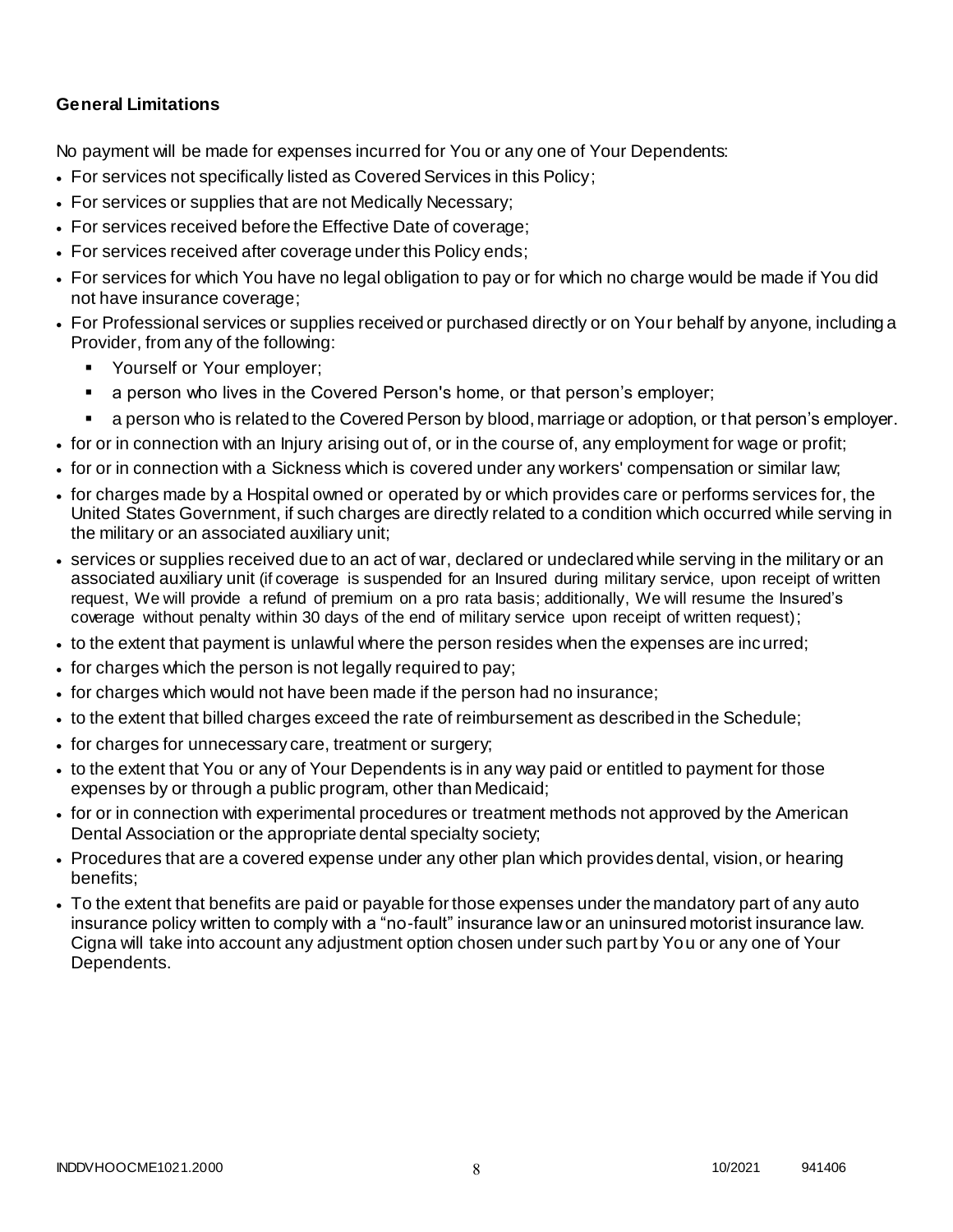### **G. Predetermination of Dental Benefits Program**

Predetermination of Benefits is a voluntary review of a Dentist's proposed treatment plan and expected charges. It is not preauthorization of service and is not required.

The treatment plan should include supporting pre-operative x-rays and other diagnostic materials as requested by Cigna's dental consultant. If there is a change in the treatment plan, a revised plan should be submitted.

Cigna will determine covered dental expenses for the proposed treatment plan. If there is no Predetermination of Benefits, Cigna will determine covered dental expenses when it receives a claim.

Review of proposed treatment is advised whenever extensive dental work is recommended when charg es exceed **\$500**.

Predetermination of Benefits is not a guarantee of a set payment. Payment is based on the services that are actually delivered and the coverage in force at the time services are completed.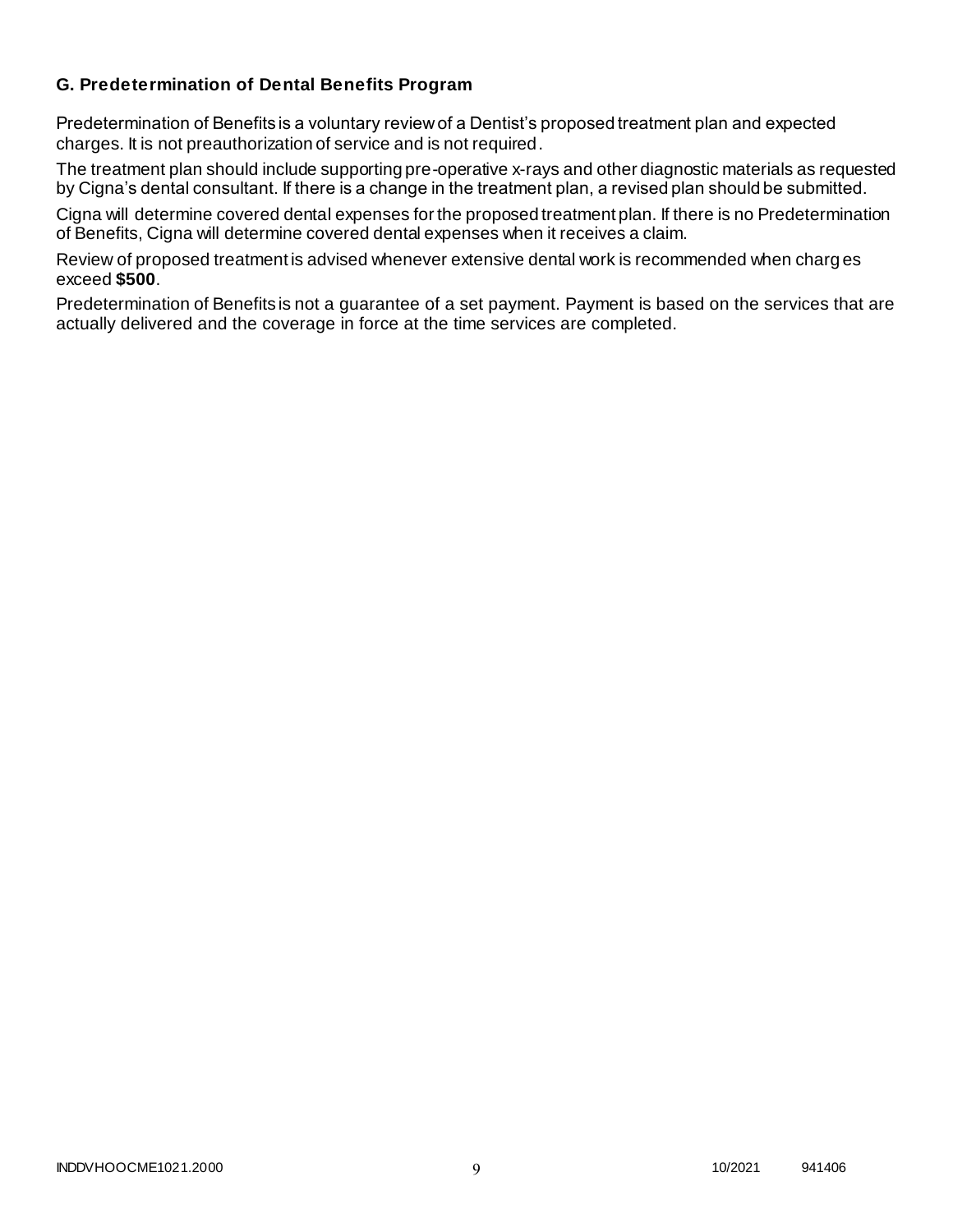### **H. General Provisions**

### **WHEN YOU HAVE A COMPLAINT OR AN APPEAL**

For the purposes of this section, any reference to "You," "Your" or "Yourself" also refers to a representative or Provider designated by You to act on Your behalf, unless otherwise noted.

We want You to be completely satisfied with the care You receive. That is why We have established a process for addressing Your concerns and solving Your problems.

#### **Start with Member Services**

We are here to listen and help. If You have a concern regarding a person, a service, the quality of care, or contractual benefits, You can call Our toll-free number and explain Your concern to one of Our Customer Service representatives. You can also express that concern in writing. Please call or write to Us at the following:

Customer Services Toll-Free Number or address on mycigna.com, explanation of benefits or claim form

We will do Our best to resolve the matter on Your initial contact. If We need more time to review or investigate Your concern, We will get back to You as soon as possible, but in any case within 30 days.

If You are not satisfied with the results of a coverage decision, You can start the appeals procedure.

#### **Appeals Procedure**

Cigna has a two step appeals procedure for coverage decisions. To initiate an appeal, You must submit a request for an appeal in writing within 365 days of receipt of a denial notice. You should state the reason why You feel Your appeal should be approved and include any information supporting Your appeal. If You are unable or choose not to write, You may ask to register Your appeal by telephone. Call or write to Us at the toll-free number or address on Your Benefit Identification card, explanation of benefits or claim form.

#### **Level One Appeal**

Your appeal will be reviewed and the decision made by someone not involved in the initial decision. Appeals involving Medical Necessity or clinical appropriateness will be considered by a health care professional.

For level one appeals, We will respond in writing with a decision within 30 calendar days after We receive an appeal for a postservice coverage determination. If more time or information is needed to make the determination, We will notify You in writing to request an extension of up to 15 calendar days and to specify any additional information needed to complete the review.

If You are not satisfied with Our level-one appeal decision, You may request a level-two appeal.

#### **Level Two Appeal**

If You are dissatisfied with Our level one appeal decision, You may request a second review. To start a level two appeal, follow the same process required for a level one appeal.

Most requests for a second review will be conducted by the Appeals Committee, which consists of at least three people. Anyone involved in the prior decision may not vote on the Committee. For appeals involving Medical Necessity or clinical appropriateness, the Committee will consult with at least one Dentist reviewer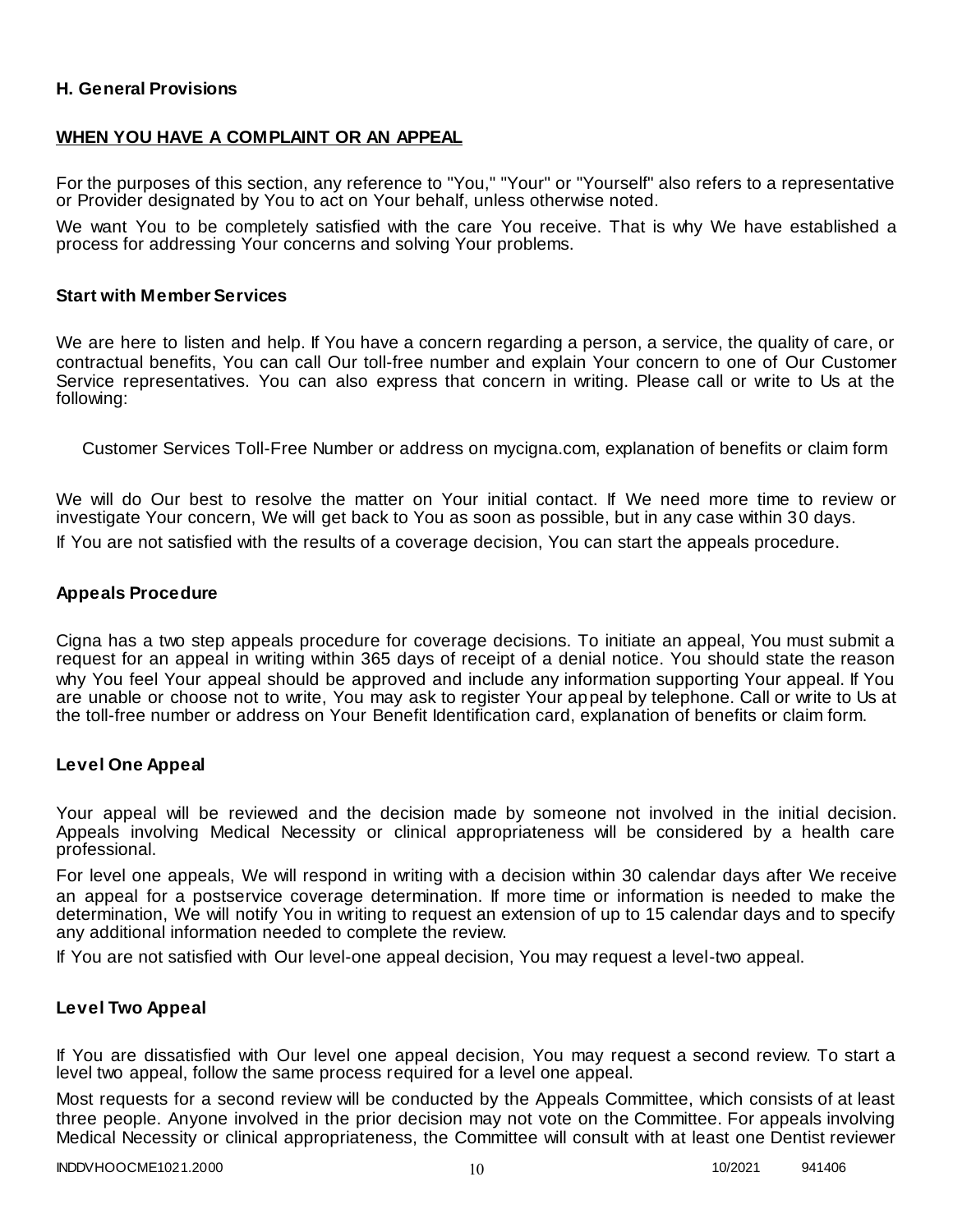in the same or similar specialty as the care under consideration. You may present Your situation to the Committee in person or by conference call.

For level two appeals We will acknowledge in writing that We have received Your request and schedule a Committee review. For postservice claims, the Committee review will be completed within 30 calendar days. If more time or information is needed to make the determination, We will notify You in writing to request an extension of up to 15 calendar days and to specify any additional information needed by the Committee to complete the review. You will be notified in writing of the Committee's decision within five working days after the Committee meeting, and within the Committee review time frames above if the Committee does not approve the requested coverage.

### **Notice of Benefit Determination on Appeal**

Every notice of an appeal decision will be provided in writing or electronically and, if an adverse determination, will include:

- (1) the specific reason or reasons for the denial decision;
- (2) reference to the specific Policy provisions on which the decision is based;
- (3) a statement that the claimant is entitled to receive, upon request and free of charge, reasonable access to and copies of all documents, records, and other Relevant Information as defined;
- (4) upon request and free of charge, a copy of any internal rule, guideline, protocol or other similar criterion that was relied upon in making the adverse determination regarding Your appeal, and an explanation of the scientific or clinical judgment for a determination that is based on a medical necessity, experimental treatment or other similar exclusion or limit.

#### **Relevant Information**

Relevant Information is any document, record, or other information which was relied upon in making the benefit determination; was submitted, considered, or generated in the course of making the benefit determination, without regard to whether such document, record, or other information was relied upon in making the benefit determination; demonstrates compliance with the administrative processes and safeguards required by federal law in making the benefit determination; or constitutes a statement of policy or guidance with respect to the plan concerning the denied treatment option or benefit or the claimant's diagnosis, without regard to whether such advice or statement was relied upon in making the benefit determination.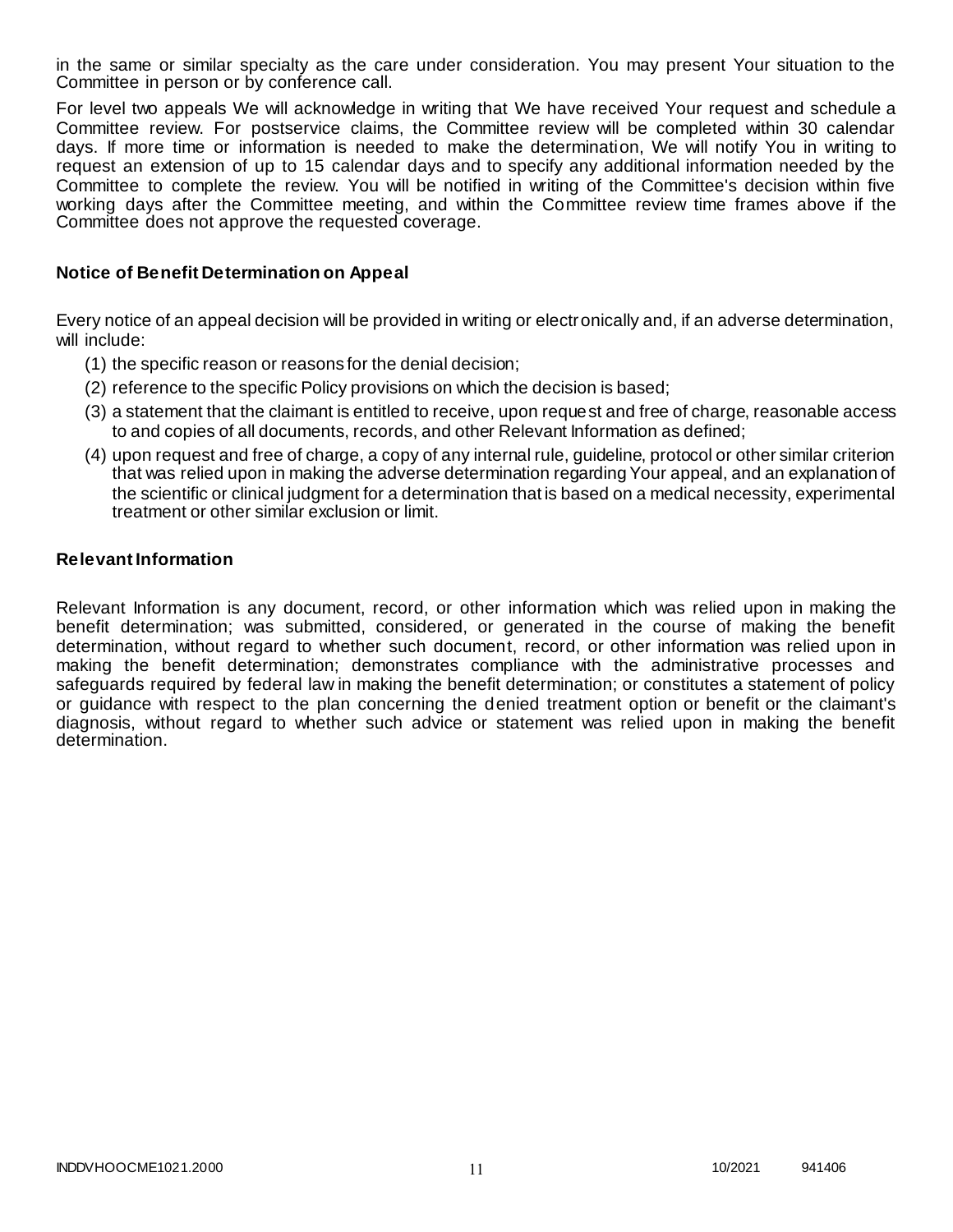# **I. Participating Dental Providers**

Cigna will provide a current list of Dentists currently participating with Cigna and their locations to each Covered Person upon request.

To verify if a Dentist is currently participating with Cigna and is accepting new Cigna Insureds, the Covered Person should visit Our website at mycigna.com.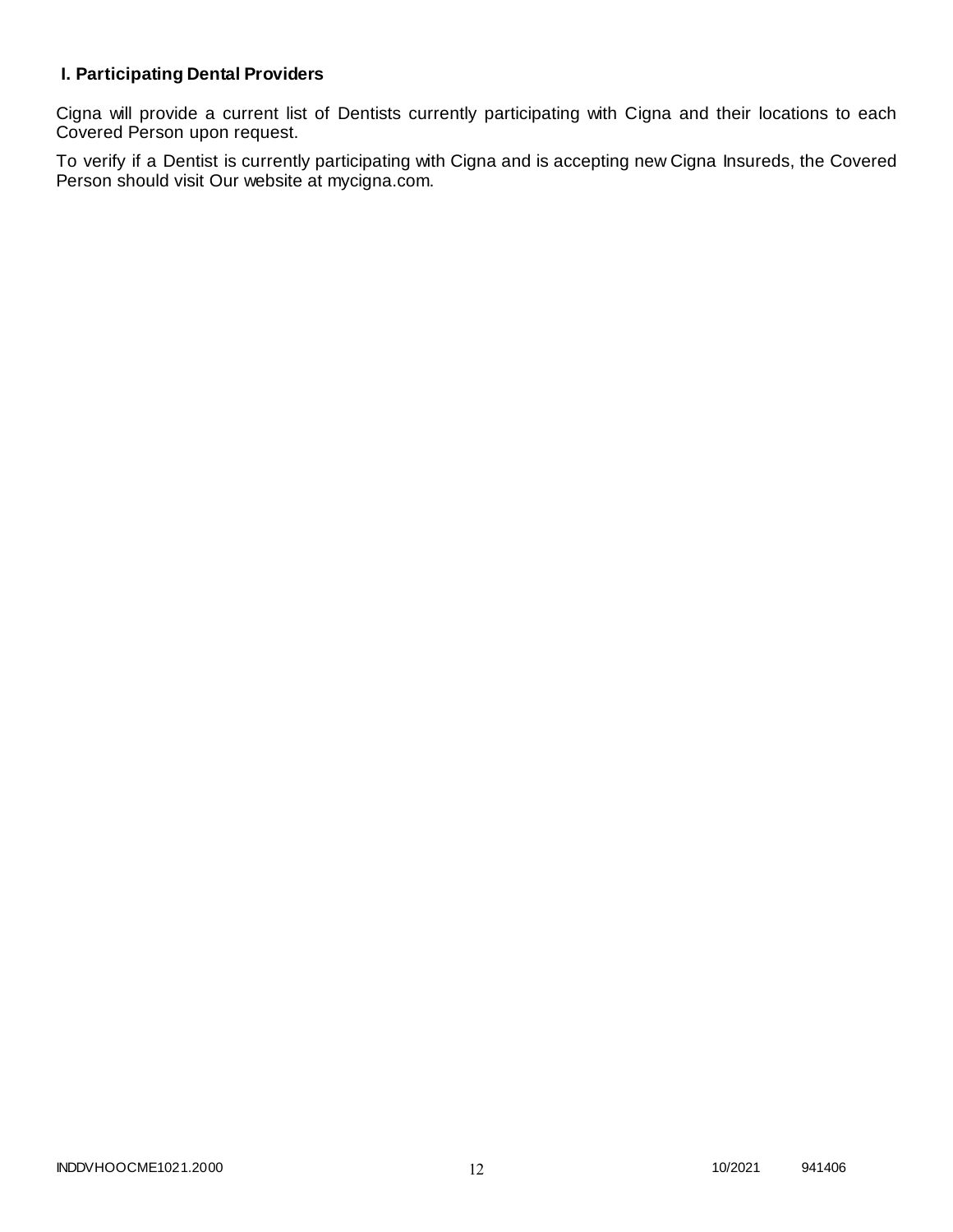### **J. Renewability, Eligibility, and Continuation**

1. The Policy will renew except for the specific events stated in the Policy. Cigna may change the premiums of the Policy with 60 days written notice to the Insured. However, Cigna will not refuse to renew or change the premium schedule for the Policy on an individual basis, but only for all Insureds in the same class and covered under the same Policy as You.

2. The individual plan is designed for residents of Maine who are not enrolled under or covered by any other group or individual health coverage. You must notify Cigna of all changes that may affect any Covered Person's eligibility under the Policy.

3. You or Your Dependent(s) will become ineligible for coverage:

- When premiums are not paid according to the due dates and grace periods described in the premium section.
- With respect to Your Spouse, Domestic Partner, or partner to a Civil Union: when the Spouse is no longer married to the Insured or when the union is dissolved.
- With respect to You and Your Family Member(s): when You no longer meet the requirements listed in the Conditions of Eligibility section.
- The date the Policy terminates.
- When the Insured no longer lives in the Service Area.

4. If a Covered Person's eligibility under this Plan would terminate due to the Insured's death, divorce or if other Dependents would become ineligible due to age or no longer qualify as dependents for coverage under this Plan; except for the Insured's failure to pay premium, the Covered Person's insurance will be continued if the Covered Person exercising the continuation right notifies Cigna and pays the appropriate monthly premium within 60 days following the date this Policy would otherwise terminate. Any waiting periods in the new Plan will be considered as being met to the extent coverage was in force under this Plan.